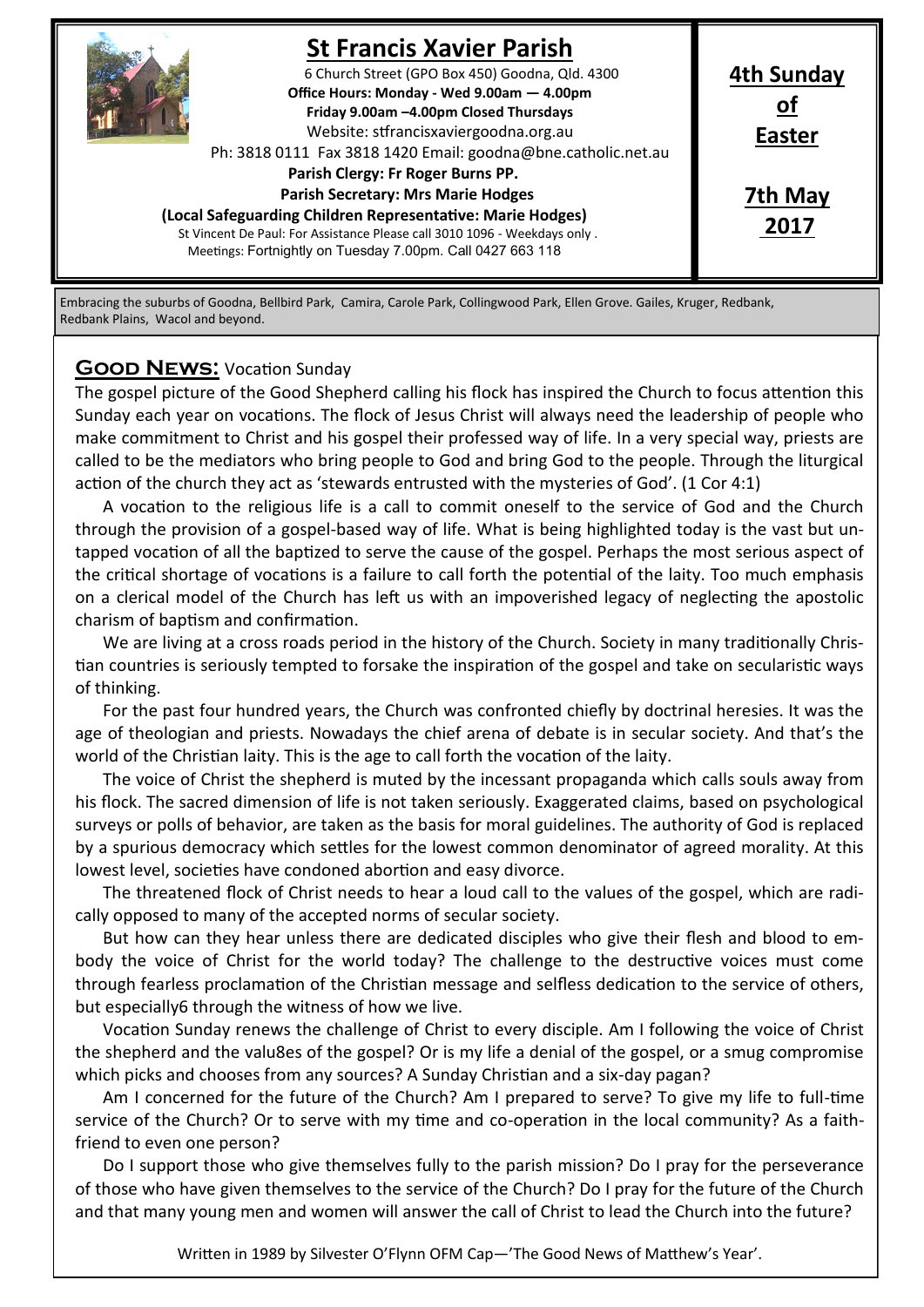**GOLDEN COVERED BOOK** Each parish has been given a book for parishioners to write in their prayer intentions for the Corpus Christi Procession. Last week at the beginning of the Sunday 9.00am Mass the book was on the trolley outside church, at the end of the Mass the book was found to be missing. If you have taken the book to write in your intention, please return it as soon as possible, If you have mistakenly thought that it was free to take and keep, please return it ASAP.

**Wednesday Mass Time Change.** For this week only the Wednesday Mass will be at 6.00pm not 9.00am. The change is due to a talk being presented by Timothy Radcliffe OP a Dominican of the English Province. Fr Timothy will be presenting his views of the Pope's Encyclical. The title of the talk is: **Making Place for the Consciousness of the Laity Today: The Challenge of Amoris Laetitia.**

**Sacramental Preparation** Children in year three and above are eligible for the reception of the Sacrament of Confirmation. Enrolment forms are available from the sacristy. **It is essential that parents of the children being enrolled for Confirmation, attend a session on 14th May.** During this session, the preparation will be outlined and the expectations of the Church for parents and candidates will be explained.

On Sunday 21st May at the 9.00am Mass., candidates will bring forward their name badges by which they will be enrolled in the preparation.

**Corpus Christi Procession** Sunday 18th June 2017 at the Cathedral of St Stephen commencing at 2.00pm. The Procession with the Blessed Sacrament will go from the Cathedral, through the city streets, concluding with Benediction upon returning to the Cathedral.

There is a book on the trolley in the Pergola for anyone who would like to record their prayer intentions. The book will be then taken to the celebrations. We need a volunteer to take the book forward during the celebration.

**Blue Card Renewal** Is your Blue Card due for renewal in the next few months? If so see Marie in the office for the renewal form. The renewals take about 6 weeks to be processed so make sure you renew in plenty of time.

**Do you think it is time for a Parish Youth Group?** One of the priorities of the Parish council, is the formation of a Parish Youth Group. We have a suggestion which is being processed at the moment. It would be a waste of time however, if the parents of young people are not supportive. We would suggest that the young people who are preparing for the Sacraments this year would benefit from joining a parish Youth Group. Parents and youngsters please think about it and when we make some progress, please respond positively.

**Marian Valley Canungra—**All are invited to celebrate the Feast of Our Lady Help of Christians, Patroness for Australia, at Marian Valley, Canungra on Saturday 20th May 2017 commencing 10am with Exposition, Rosary, Confession, Holy Mass (lunch avail). Eucharistic Procession and Divine Mercy Chaplet—Mass Celebrant: Most Rev Mark Coleridge, Archbishop of Brisbane. For those not wishing to drive a bus will leave St Francis Xavier Church at 8.00am or Darra (Polish Club) 8.15am. Fare is \$20—bookings and info Ann 3282 0321 or Pam 3288 4594.

**Catholic Mission** invite you to pray for, or consider registering to attend, Mission: One Heart, Many Voices As the official agency for Mission and Evangelisation, we help those who shepherd the flock, in more than 1100 dioceses, across 160 countries, including Australia. But Catholic Mission also has a part to play in helping each of us take on the role of shepherd, through empowering, equipping and enabling. This is what the Mission: One Heart, Many Voices conference will be all about on May 15-17: helping those who attend become a 'gate', through which they can lead others to a fuller life, in the same way Jesus modelled for his disciples. Please pray for the success of this event.

David McGovern, Director, Brisbane Archdiocese

**Humour** When I bought my new Lexus Coupe, my two sons asked me who would inherit it if I met my demise. I pondered the question, then told them if I passed away on an even day, the son born on an even day would get it. If it happened on an odd day, the one born on an odd day would get it.

A few weekends later, while river rafting with one of my sons, I was tossed out of the boat. As I floated in the rapids, I heard my son yelling "It's the wrong day."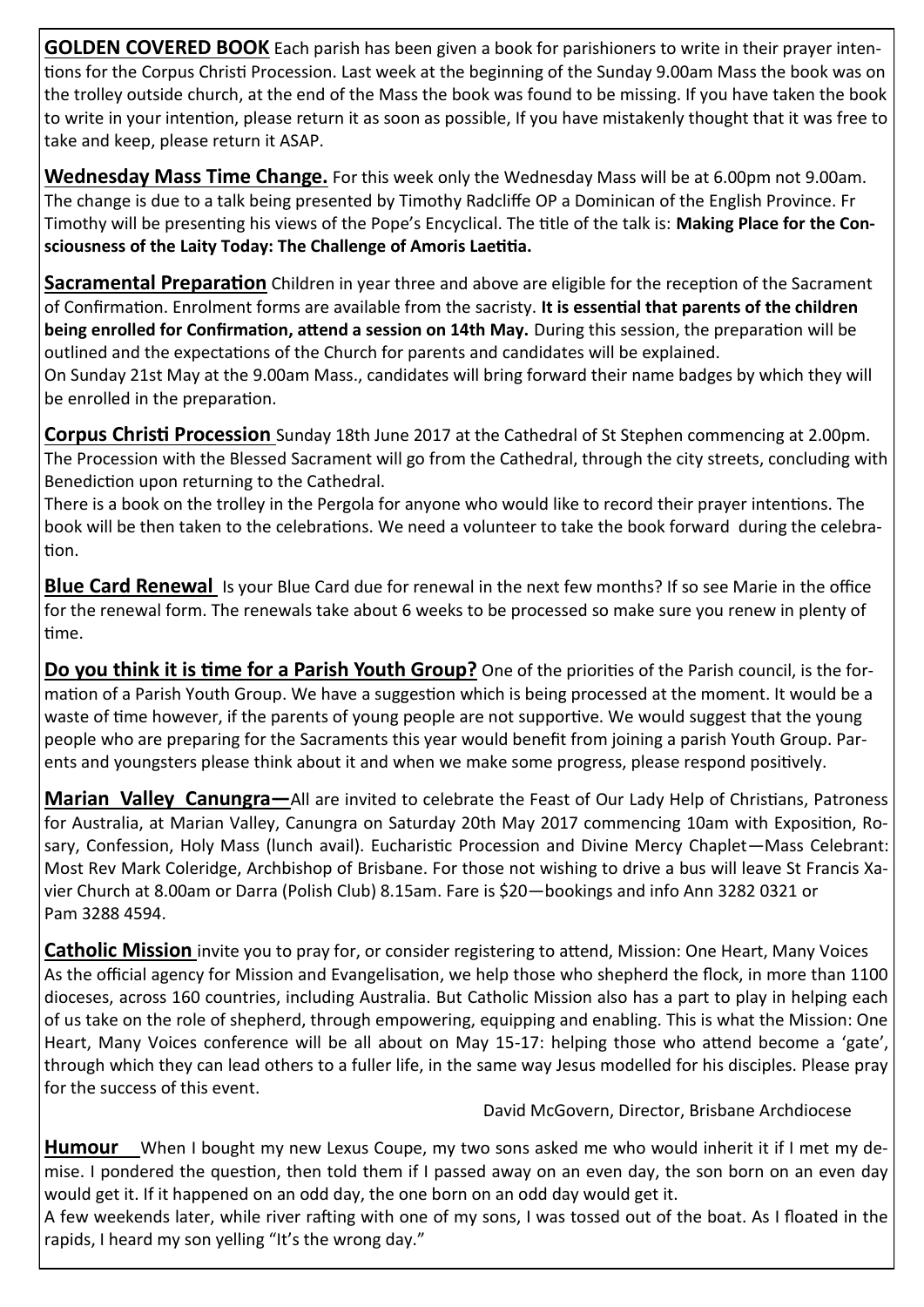### **Spirituality for Life**



and increase



 *Each one of you has received a special grace, so, like good stewards responsible for all these varied graces of God, put it out at the service of others." (1 Peter 4:10)* 

#### **May 7th Fourth Sunday of Easter**

*"And Peter said to them, 'Repent, and be baptized, every one of you, in the name of Jesus Christ…" ACTS 2:38* The word "repent" means to turn from sin, to change our actions. When it comes to change, do we take responsibility for change or do we think that others have to change instead? Change that is permanent comes from within, we must take control and be disciplined. Remember though that we are not alone, Jesus is there to help lighten the load. *(Accessed from http://archstl.org/stewardship/page/bulletin-inserts on 26 April,2017)*

# **The Vocation of the Laity—A disciple's Response to the Good Shepherd.**

Holy Baptism is the basis of the whole Christian life, the gateway to life in the spirit *(vitae spiritualis ianua)*, and the door which gives access to the other sacraments. Through Baptism we are freed from sin and reborn as sons of God; we become members of Christ, are incorporated into the church and made sharers in her mission; "Baptism is the sacrament of regeneration through water in the word".

(Catechism of the Catholic Church #1213)

There is the temptation on Vocations Sunday to associate 'Vocation' as a call to the Priesthood or Religious Orders, doing so would be to do great dis-service to the vocation of the laity. As the excerpt above, from the Catechism of the Catholic Church reminds us: 'Through Baptism ... we become members of Christ, are incorporated into the church and made sharers in her mission.'

Each and every one who is a member of the Church has a duty and an obligation of play their part in the building up of the body and the future of the Church.

The Second Vatican Council altered the perception of many church members when id declared that the church was not a hierarchical structure with the clergy at the top and the laity at the bottom, but simply put, the Church consists of the 'People of God'. Many changes came about as a result of the bishops of the world meeting in Rome. The role of the Laity was hotly debated and a s a consequence, they became participants in the Church rather than just observers.

In 2006, St Francis Xavier Parish took on the task of motivating the people of the parish to share their time, talents and treasure with other people. This is what the Bishops of the USA formulated as a response to falling numbers and the financial challenges facing their Church, they called it Stewardship.

These same challenges are evident in our country and throughout the world. God has blessed us here in Australia with the ability to gather in worship, he has provided us with an environment which is pleasant, our resources are plentiful. There is the temptation to want everything for ourselves, that seems to be the way of society, 'what is mine is mine'. The principles of Stewardship however present us with a different view:

Stewardship is a spirituality  $-$  a way of life  $-$  which calls for our response by:

Receiving the gifts of God with **gratitude**

Cultivating them **responsibly**

Sharing them **generously in justice** with others

Returning the gifts with **increase** to God

The Bishops of the USA called Stewardship 'The Disciple's Response' - and that is the truth of the gospel message of Jesus. Vocations Sunday is about more priests and religious, but unless the laity play their part in the Church, there will be little or no church for the priest and religious to server.